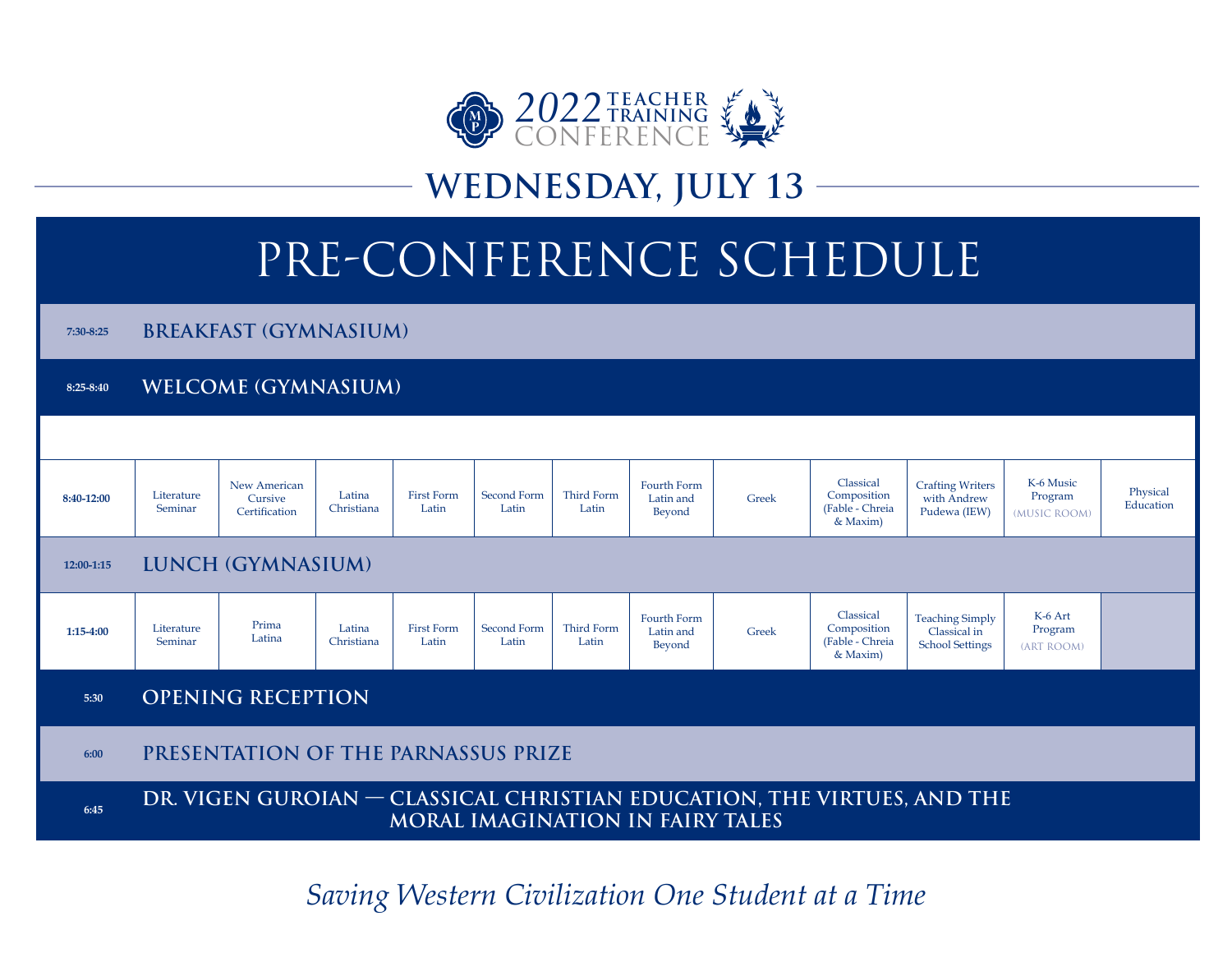

## **THURSDAY, JULY 14**

#### **7:30-8:05 BREAKFAST (GYMNASIUM)**

### **8:05-8:15 WELCOME (GYMNASIUM)**

| 8:15-9:00     | DR. VIGEN GUROIAN — HOW THE PRINCESS IRENE 'GOT OLDER VERY FAST': SACRAMENT IN GEORGE MACDONALD'S<br>THE PRINCESS AND THE GOBLIN |                                                               |                                                |                                 |                                        |                                               |                                           |                                        |                                                                                |                                            |                                      |                                  |                     |                         |                                                          |                                                      |                                                     |
|---------------|----------------------------------------------------------------------------------------------------------------------------------|---------------------------------------------------------------|------------------------------------------------|---------------------------------|----------------------------------------|-----------------------------------------------|-------------------------------------------|----------------------------------------|--------------------------------------------------------------------------------|--------------------------------------------|--------------------------------------|----------------------------------|---------------------|-------------------------|----------------------------------------------------------|------------------------------------------------------|-----------------------------------------------------|
|               | Kindergarten<br>Junior                                                                                                           | Kindergarten                                                  | <b>1st Grade</b>                               | 2nd Grade                       | Grade<br>3rd                           | Grade<br>4th                                  | 5th Grade                                 | Grade<br>6th                           | School<br>Upper:                                                               | <b>Upper School</b>                        | <b>Upper School</b>                  | <b>School</b><br>Upper           | <b>Upper School</b> | <b>School</b><br>Upper! | Administrators I                                         | Administrators II                                    | Seminar                                             |
| 9:15-10:15    | Welcome<br>$\&$<br>Model<br>Day                                                                                                  | Welcome<br>&<br>Calendar &<br>Recitation                      | Welcome<br>$\&$<br>Calendar<br>&<br>Recitation | Welcome<br>&<br>Prima<br>Latina | Welcome<br>&<br>Latina<br>Christiana   | Welcome<br>$\&$<br><b>First Form</b><br>Latin | Welcome<br>$\&$<br>Second Form<br>Latin   | Welcome<br>$\&$<br>Third Form<br>Latin | <b>Why Classical</b><br>Composition?                                           | Middle<br>School<br>Literature<br>& Poetry | Epics:<br>The Iliad &<br>The Odyssey | Introduction<br>to<br>Philosophy | Math                | World<br>Geography      | Professional Development                                 |                                                      |                                                     |
| 10:15-11:00   |                                                                                                                                  |                                                               |                                                |                                 |                                        |                                               |                                           |                                        | Classical<br>Composition:<br>Refutation &<br>Confirmation<br>- Common<br>Topic |                                            |                                      |                                  |                     |                         | <b>Adding Depth</b><br>Through<br>Memoria<br>College     | Integrating<br>Students with<br><b>Special Needs</b> | Content<br>Overview:<br>Classical<br><b>Studies</b> |
| 11:00-12:00   |                                                                                                                                  | Phonics &<br>Reading                                          | Traditional<br>Spelling I                      | Recitation                      | All Things<br>Fun &<br>Fascinating     | Composition: Composition:<br>Fable            | <b>Narrative</b>                          | Composition:<br>Chreia &<br>Maxim      |                                                                                |                                            |                                      |                                  |                     |                         | Holding on<br>to Latin                                   | History of<br>MP and<br><b>HLS</b>                   |                                                     |
| 12:00-1:00    | <b>LUNCH (GYMNASIUM)</b>                                                                                                         |                                                               |                                                |                                 |                                        |                                               |                                           |                                        |                                                                                |                                            |                                      |                                  |                     |                         |                                                          |                                                      |                                                     |
| $1:00-1:15$   | PRESENTATION OF THE CHERYL LOWE LEGACY AWARD                                                                                     |                                                               |                                                |                                 |                                        |                                               |                                           |                                        |                                                                                |                                            |                                      |                                  |                     |                         |                                                          |                                                      |                                                     |
| 1:15-2:00     |                                                                                                                                  | DR. JAMES MATTHEW WILSON - THE SIX GREAT INSIGHTS OF THE WEST |                                                |                                 |                                        |                                               |                                           |                                        |                                                                                |                                            |                                      |                                  |                     |                         |                                                          |                                                      |                                                     |
| $2:15-3:15$   |                                                                                                                                  | Memoria Math (GYMNASIUM)                                      |                                                |                                 |                                        |                                               |                                           |                                        |                                                                                |                                            |                                      |                                  |                     |                         | Leading<br>a School                                      | The Role of<br>Curriculum in<br>Your School          |                                                     |
| $3:15-4:15$   | Model<br>Day                                                                                                                     | Phonics<br>&<br>Reading                                       | Traditional<br>Spelling I                      | Traditional<br>Spelling II      | EGR I &<br>Traditional<br>Spelling III | EGR II &<br>Spelling<br>Workout E             | EGR III &<br>Spelling<br><b>Workout F</b> | EGR IV &<br>Spelling<br>Workout G      |                                                                                | Middle<br>School<br>Literature<br>& Poetry | Epics:<br>The Aeneid                 | Rhetoric                         | Math                | American<br>History     | Successful<br>Fundraisers                                | $K-12$<br>Curriculum<br>Overview                     | Content<br>Overview:<br>Classical<br><b>Studies</b> |
| $4:15 - 5:00$ |                                                                                                                                  |                                                               | Phonics &<br>Reading                           | Phonics &<br>Reading            | Greek<br><b>Myths</b>                  | Famous<br>Men of<br>Rome                      | Famous<br>Men of the<br>Middle Ages       | Famous Men<br>of Greece                |                                                                                |                                            |                                      |                                  |                     |                         | <b>Best Practices</b><br>for Upper<br><b>School Math</b> |                                                      |                                                     |

*Saving Western Civilization One Student at a Time*